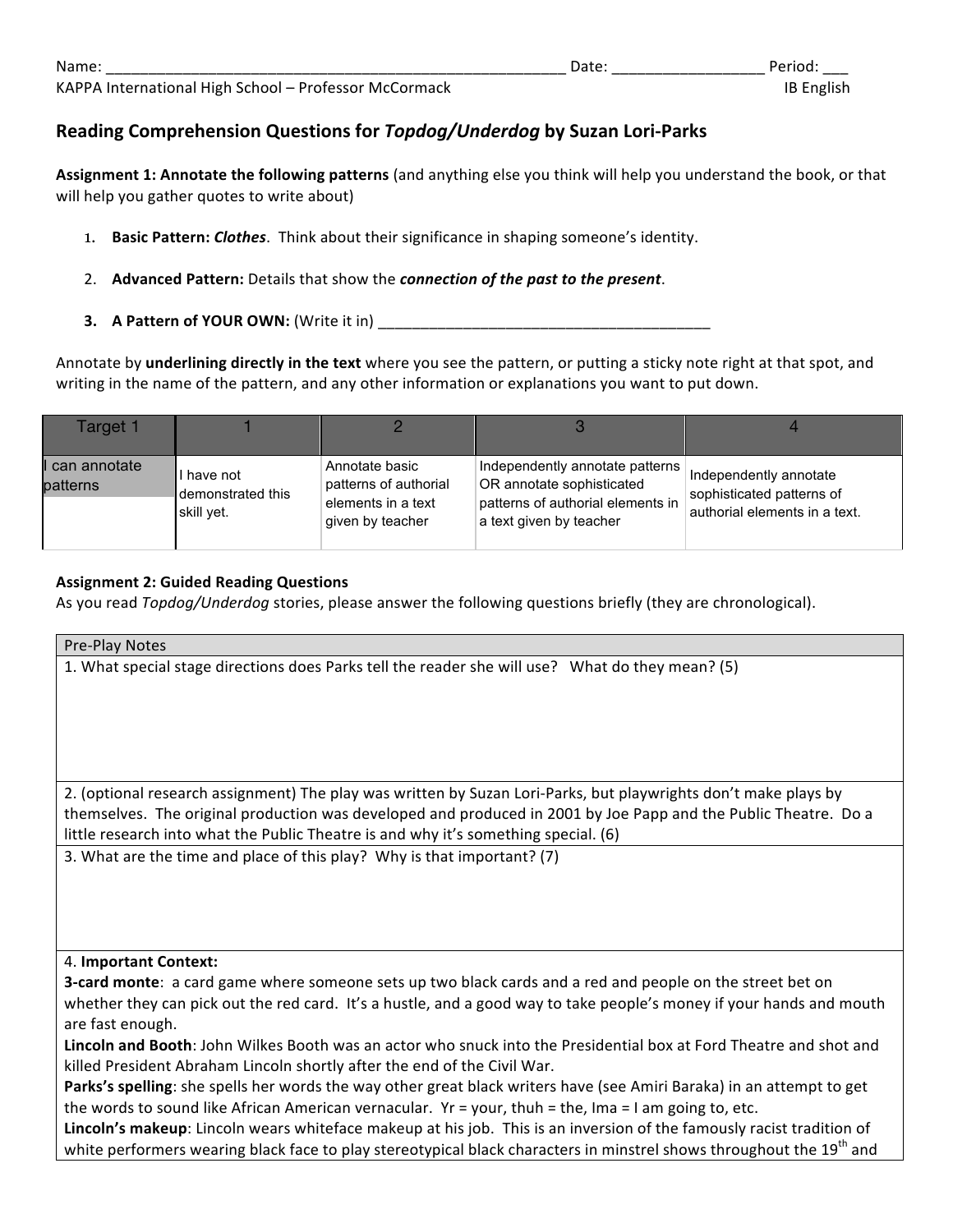| early 20 <sup>th</sup> centuries. |  |
|-----------------------------------|--|
|-----------------------------------|--|

| Scene One |
|-----------|
|-----------|

5. What is Booth doing at the start of the play? How well is he doing it? Why does he have to dodge the cops? (11)

6. What does Booth pull out when Lincoln sneaks up on him? What kind of a tone does Parks set for the play with this detail so early in the first scene? (13)

7. Who is Grace? Describe her relationship with Booth. (14-15)

8. What happened to Lincoln on the bus just before? How did he respond? (15-16)

9. Why do you think Booth lies about the 3-card monte table? What does it tell you about him? (16-17)

10. What does Lincoln's advice to Booth about changing his name tell you about Lincoln? (18)

11. Why is Lincoln living at Booth's apartment? Why is Booth welcoming on Friday but not Thursday? (19)

12. What do the way they eat tell you about Booth and Lincoln? (21)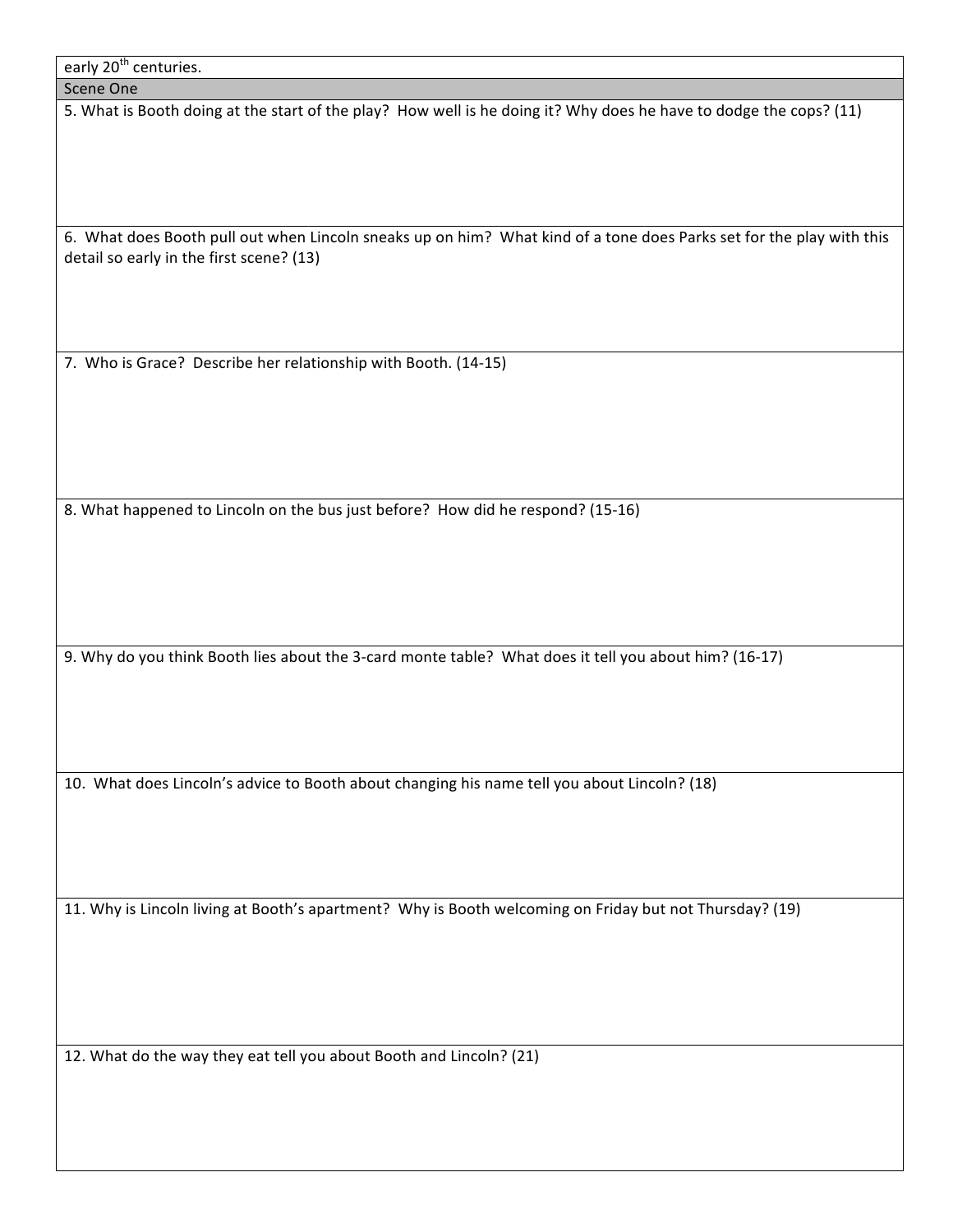13. What is the situation with the two brothers' "inheritance?" (22)

14. Why does Booth want Lincoln to help him learn 3-card monte? (23-25)

15. How does Booth describe the day their mother left them? (25-26)

16. Booth calls Lincoln a "sh\*teating motherf\*cking pathetic limpd\*ck uncle tom." In what ways is Booth insulting Lincoln? How does Lincoln respond to this insult? Do you think Booth is right? (26)

17. Why does Booth say Lincoln is "STANDING IN [HIS] WAY!" (26)

18. Booth says that Lincoln's job, working at an arcade, "Dressing up like some cracker\*ss white man, some dead president and letting people shoot at you" is a hustle, just like 3-card monte. (27) Do you agree?

19. Booth says Lincoln is "going all the way... back then when folks was slaves." (27) In what ways do the problems of this play go exactly back that far? Think about how Booth and Lincoln respond to the white world.

20. What is the significance of the blues song Lincoln sings, in terms of the play's context? (28)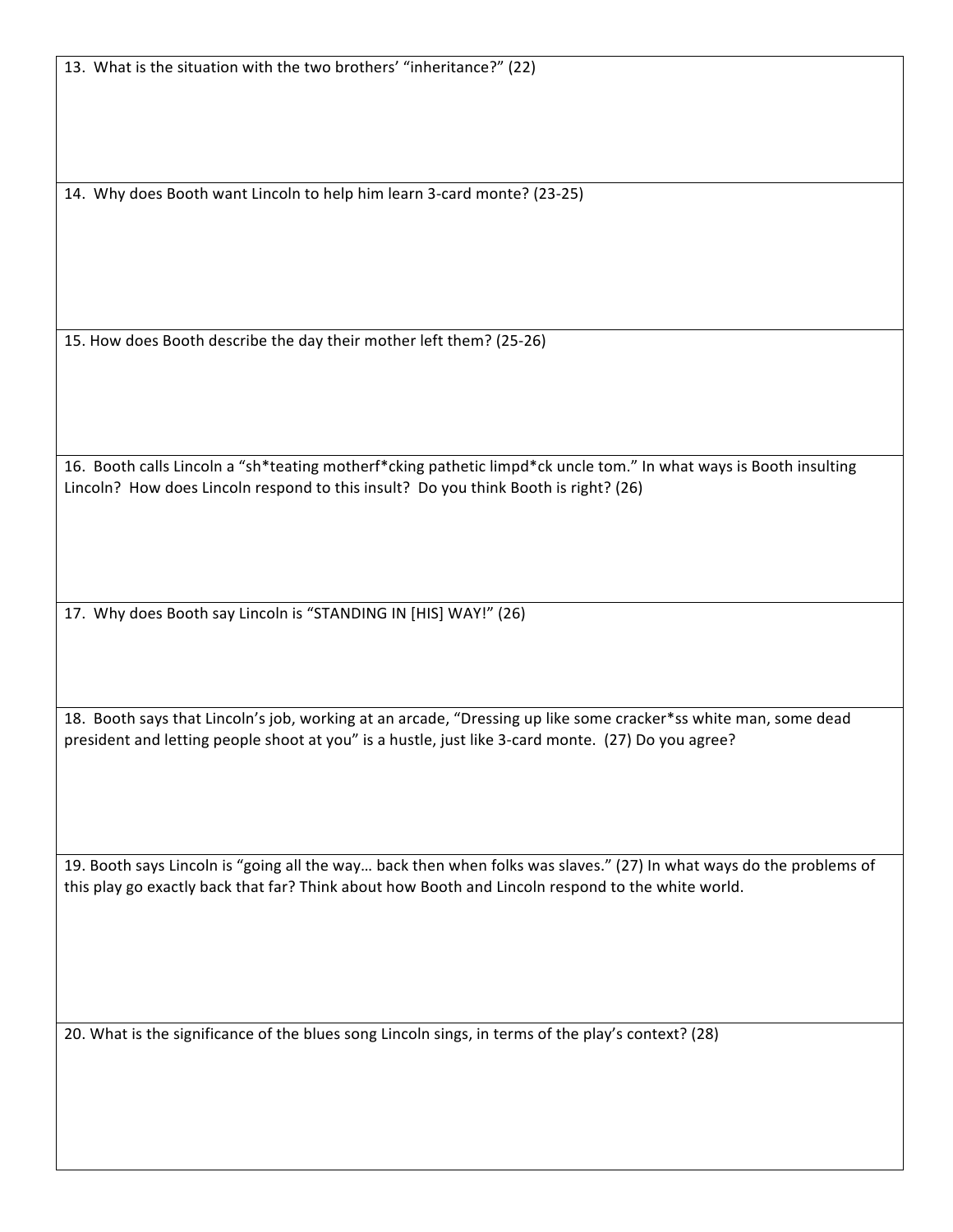21. What has Booth been doing just before scene two starts? (29)

22. Lincoln said in the previous scene that he would be gone the next day, but clearly he is not. Why are the brothers getting along again in this scene? (hint: it's Friday) (30)

23. How does Booth justify stealing the suits? Does Lincoln scold him for doing something illegal? (32)

24. What do you learn about their father through their conversation? (33)

25. Why did Lincoln have to accept less money than the last guy who took his job? What does the way he says it tell you about him? (34)

26. Of course Lincoln prefers the subdued tie and Booth prefers the brightly colored one. Lol. (35) 27. What does Lincoln say he likes about his job? What is the significance of the way the brothers describe who is being shot? (BOOTH: He shoot you? LINCOLN: He shot Honest Abe, yeah.") (37-38)

28. What is the significance of the phrases that Lincoln's "best customer" whispers into his ear as he shoots him? (39)

29. Lincoln reveals why he quit 3-card monte. What was the reason? Who do you think Lonny is? (40)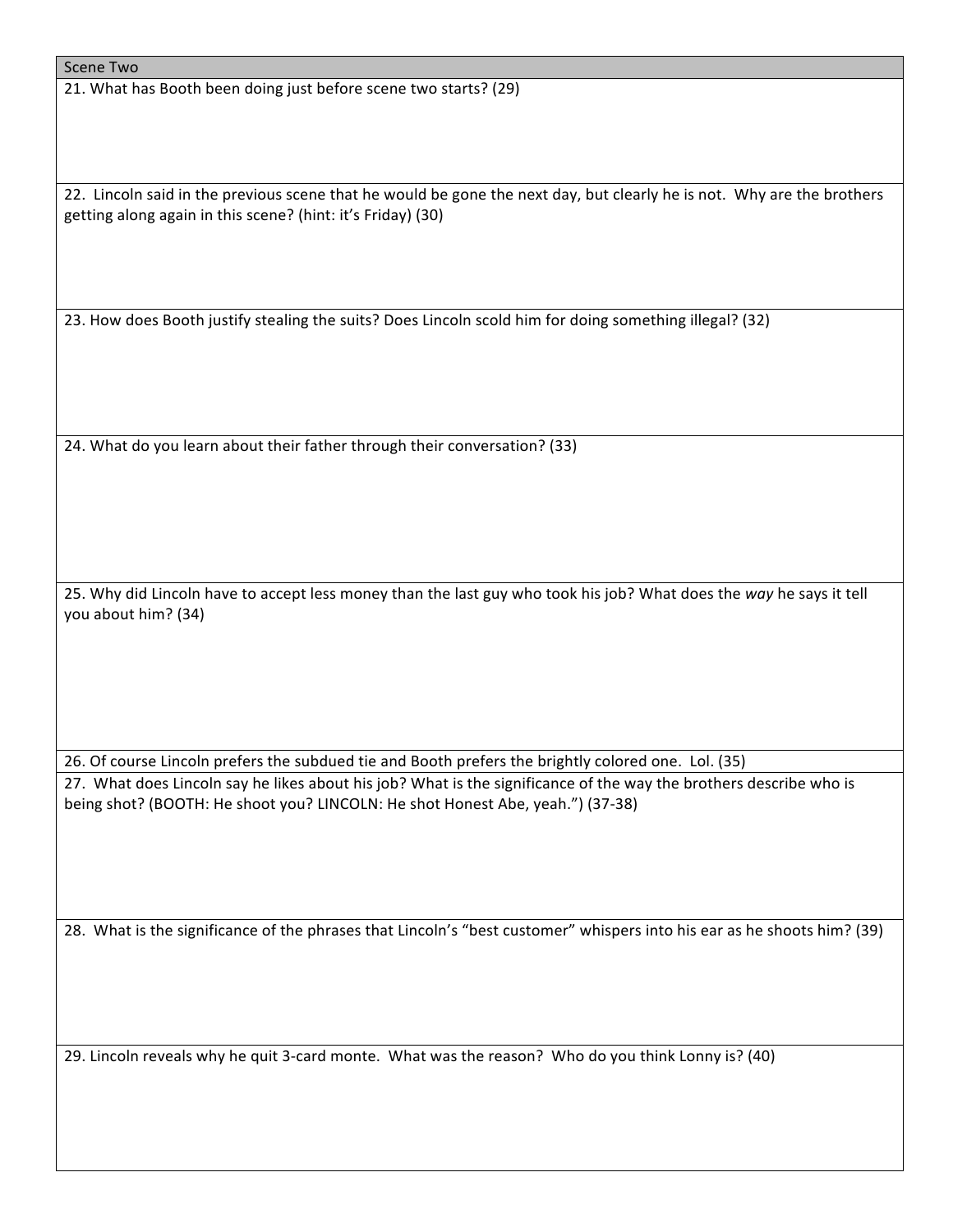## Scene Three

30. What does the way Lincoln wakes up tell you about how he spent the rest of that Friday night? (42)

31. What metaphor does Booth use to describe the change in his relationship with Grace? Why is the such a beautiful and compelling image for men such as these? (42-43)

32. Lincoln eventually thinks Booth is lying about what happened between he and Grace. The aggressive reply Booth makes suggests he is. What does Booth say to get back at Lincoln for ruining his lie? (49-50)

33. What does Lincoln offer Booth? (50-51)

34. What do you think is the significance of Booth playing Booth and Lincoln playing Lincoln as they practice the assassination? (55-56)

## Scene Four

35. What does Lincoln imagine doing to his boss after he rips his beard? How is this out of character for him? (59)

36. Describe the ambiguity of Lincoln's feelings about his days of hustling 3-card monte. (59-62)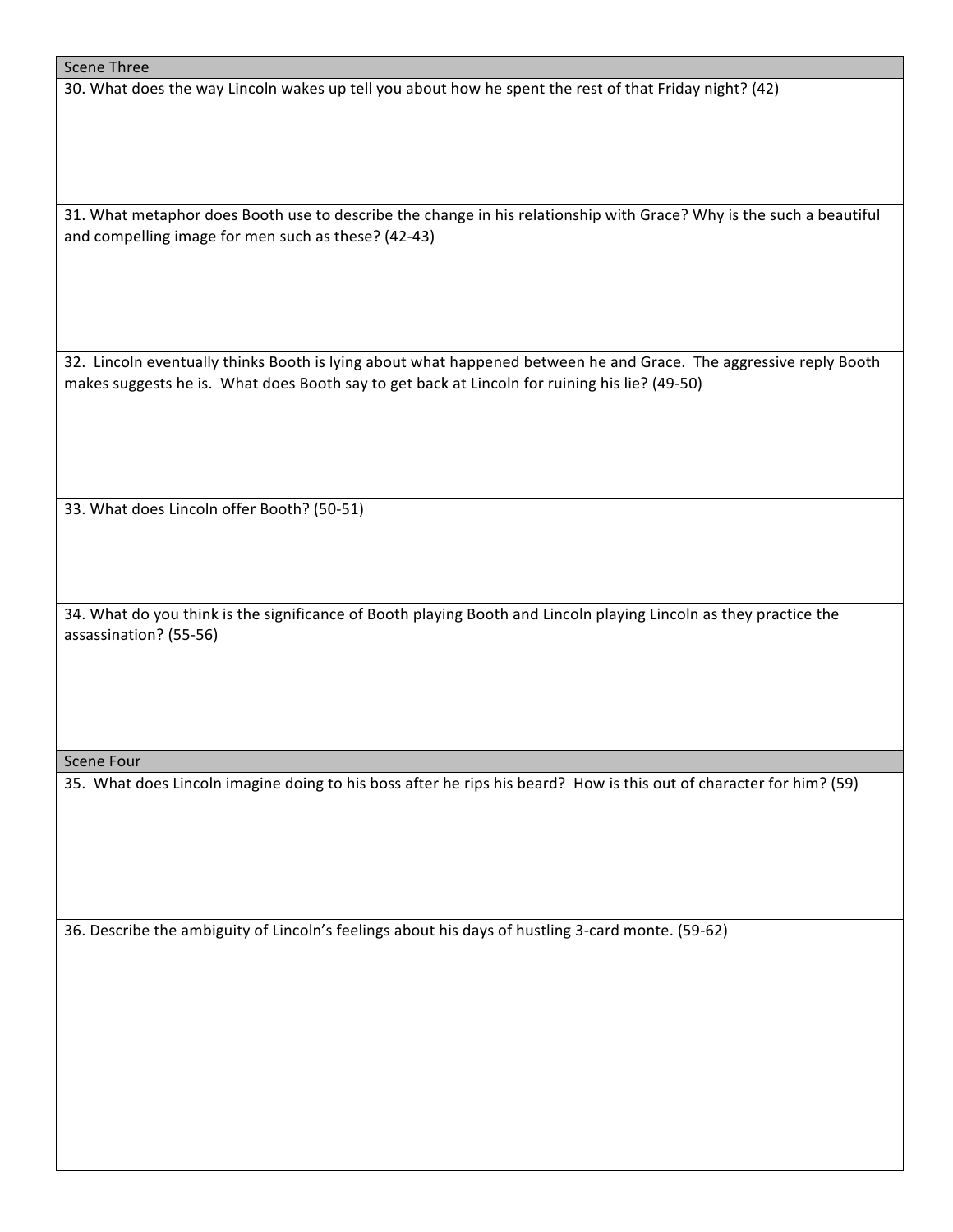37. What is Booth making preparations for? (62-63)

38. What has happened to Lincoln? (64-65)

39. How long ago was Grace supposed to come over? What does that tell you about Booth? (66)

40. What do you learn about their past in this scene? What is the symbolic significance of the house? (68-72)

41. How does Lincoln's description of their parents' efforts regarding clothes and shoes connect to the brothers' lives now? (71)

42. According to him, why doesn't Booth "hold down a steady job?" (72)

43. We learn about how the brothers got the "inheritance" they were talking about in the first scene. Describe it. (72)

44. What is heartbreaking about the word "Better" that Lincoln uses on the bottom of page 73?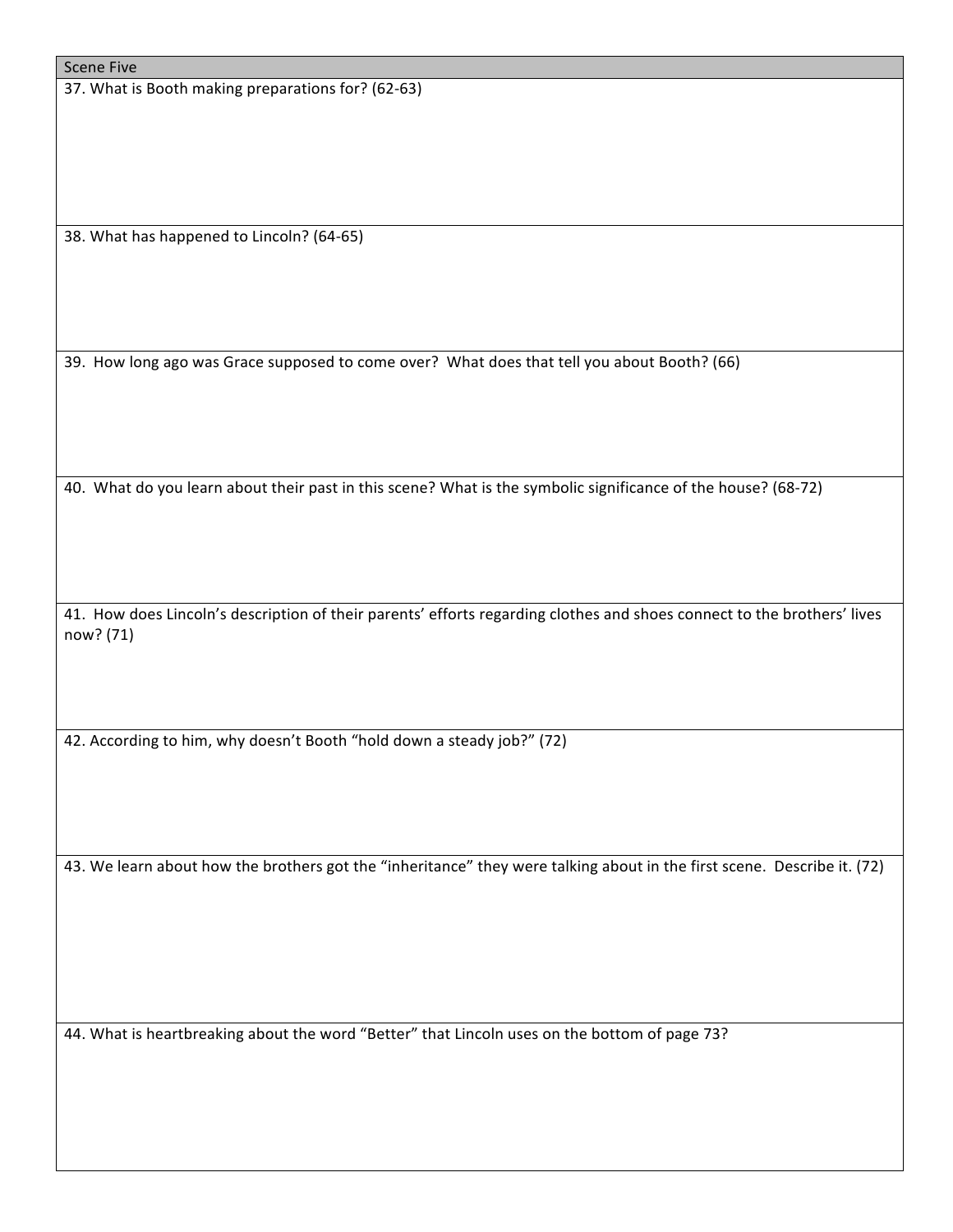45. How does the card each of the brothers use as the winning card in the monte symbolically connect to their characterization? (75-76)

46. What does Lincoln say about the Dealer not wanting to throw the cards? How does that connect to Booth and Grace? (78)

47. When Booth finally looks at his brother's eyes (to learn how to throw cards), what does he see? What is the significance of this? (80)

48. What does Lincoln say is Booth's problem that's preventing him from learning? (83)

49. What does Booth say is the difference between he and Lincoln? (86)

Scene Six

50. How has Lincoln's characterization shifted at the beginning of scene six? (86-87) Do we, the audience, feel good about this change?

51. How do the brothers lie to each other at the beginning of this scene? Why do you think they do it? (89-91)

52. What is ironic about what Booth says on the bottom of page 95?